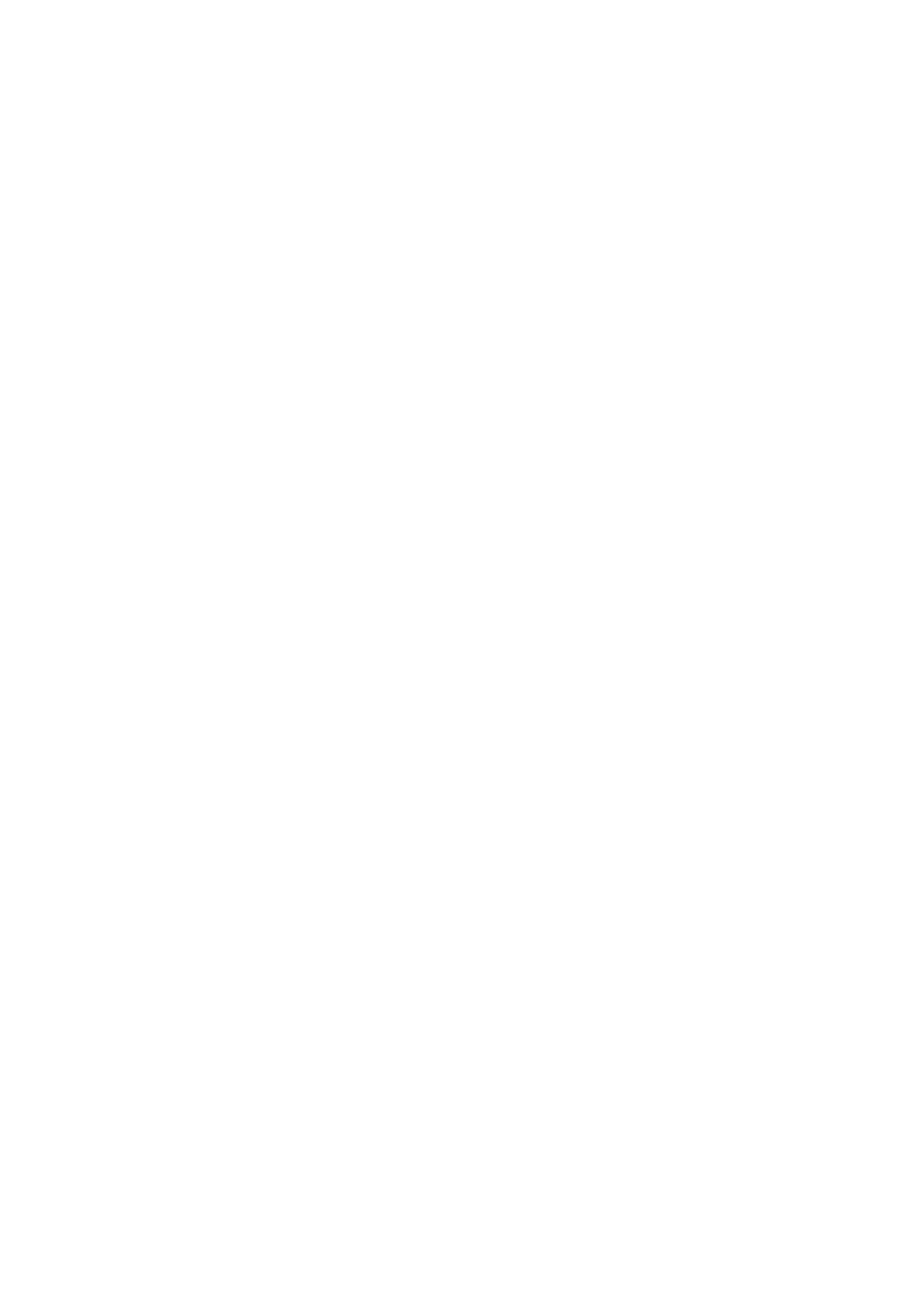

No. 12 of 2001

# **AN ACT**

to amend the *Law Reform (Miscellaneous Provisions) Act* 

*[Assented to 28 June 2001] [Second reading 22 February 2001]* 

#### **The Legislative Assembly of the Northern Territory enacts as follows:**

#### **1. Short title**

This Act may be cited as the *Law Reform {Miscellaneous Provisions) Amendment Act 2001.* 

## **2. Commencement**

This Act comes into operation on the date fixed by the Administrator by notice in the *Gazette.* 

**3. Principal Act**

The *Law Reform (Miscellaneous Provisions) Act* is in this Act referred to as the Principal Act.

#### **4. Interpretation**

Section 15 of the Principal Act is amended -

( a) by omitting from subsection (1) the definition of "fault" and substituting the following:

" 'wrong' means an act or omission that  $-$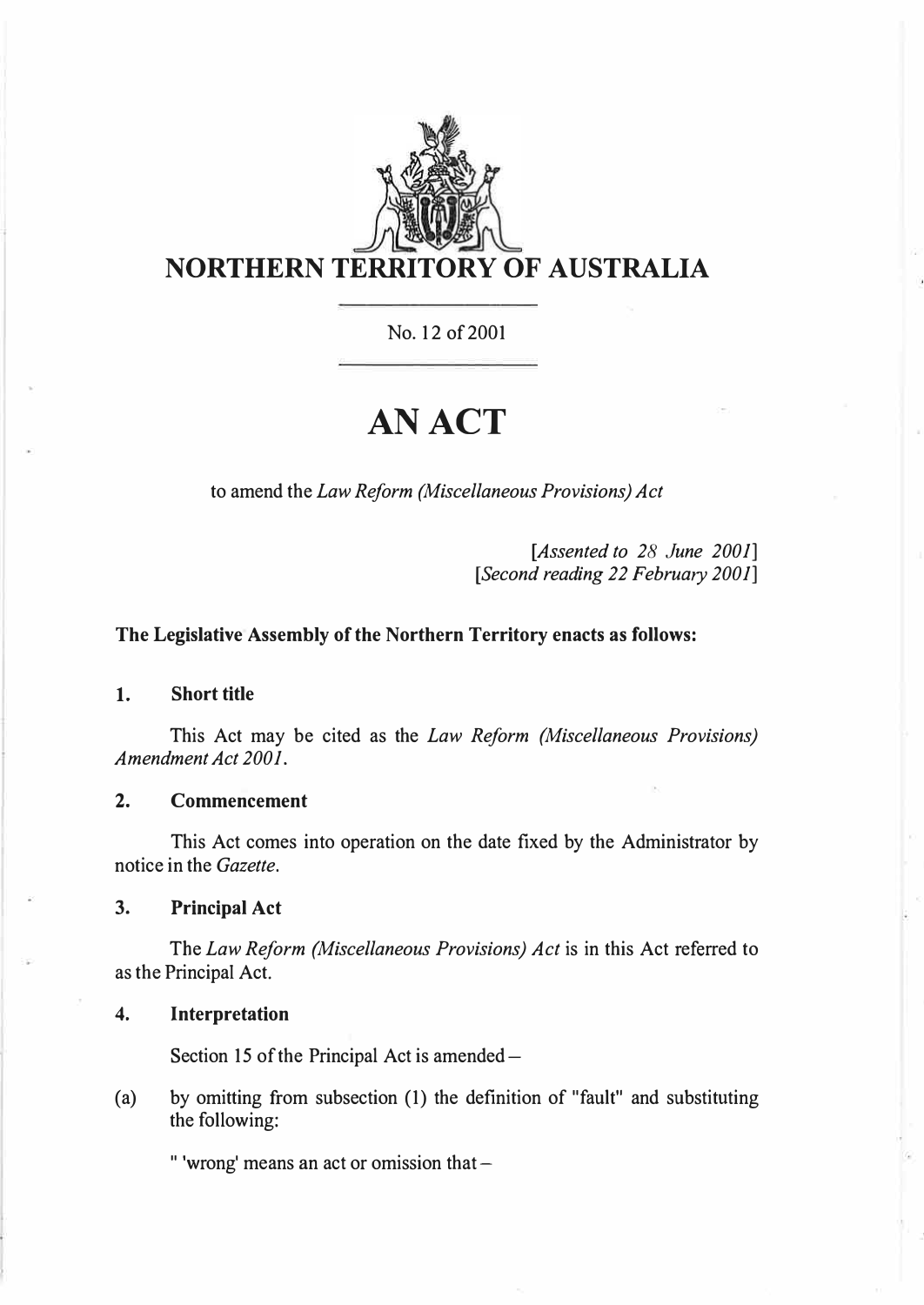- (a) gives rise to a liability in the tort of negligence;
- (b) amounts to a breach of a contractual duty of care that is concurrent with a duty of care in tort; or
- (c) amounts to a breach of statutory duty."; and
- (b) by omitting from subsection (2) "fault" (twice occurring) and substituting "wrong",

#### 5. Apportionment of liability

Section 16 of the Principal Act is amended  $-$ 

(a) by omitting subsections (1) and (2) and substituting the following:

"(1) If a person suffers damage as the result partly of the person's failure to take reasonable care and partly of the wrong of another person or other  $persons -$ 

- (a) a claim in respect of the damage is not defeated by reason of the contributory negligence of the person suffering the damage; and
- (b) the damages recoverable in respect of the wrong are to be reduced to the extent the court thinks just and equitable having regard to the claimant's share in the responsibility for the damage.

"(2) Subsection (l) does not operate to defeat any defence arising under a contract.

"(24) If a contract or enactment providing for the limitation of liability is applicable to a claim in respect of damage refened to in subsection (l), the amount of damages recoverable by the claimant is not to exceed the maximum limit applicable under the contract or enactment."; and

(b) by omitting from subsection (3) "if the claimant had not been at fault" and substituting "but for the claimant's share in the responsibility for the damage".

## 6. Repeal and substitution

Section 2l of the Principal Act is repealed and the following is substituted:

## "21. Application of section 16

"Section 16 does not apply to  $-$ 

(a) a claim to which section 259 of the *Navigation Act 1912* of the Commonwealth applies; and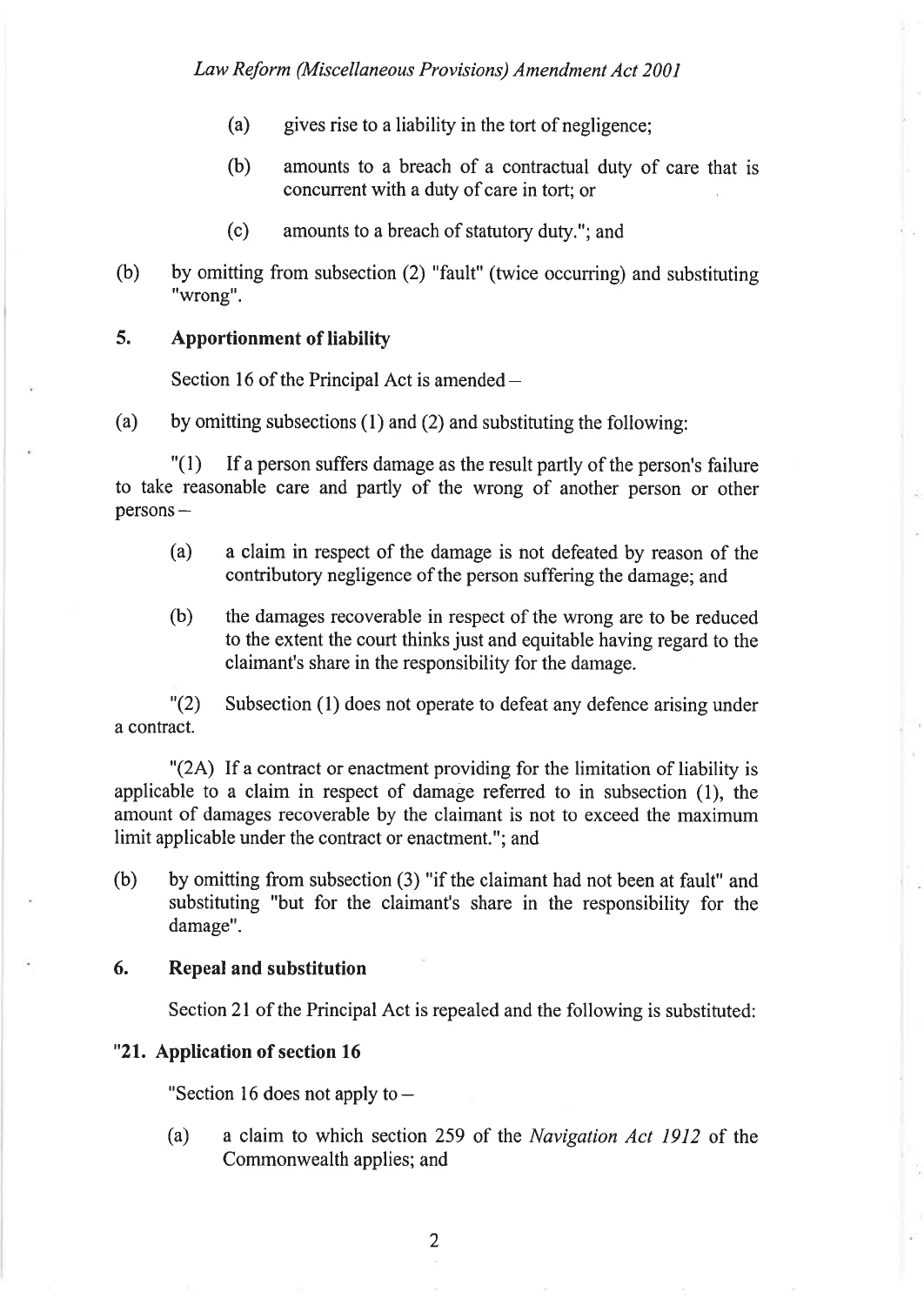Law Reform (Miscellaneous Provisions) Amendment Act 2001

(b) <sup>a</sup>case where the wrong giving rise to a claim occurred before 28 June 1956 (which is the date of the commencement of the  $Law$ Reform (Miscellaneous Provisions) Ordinance 1956).

## "21A. Transitional: application of section 16 on commencement of Law Reform (Miscellaneous Provisions) Amendment Act 2001

 $"(1)$  This section applies subject to section 21.

"(2) Subject to subsection (3), section 16 as in force on and after the commencement of the Law Reform (Miscellaneous Provisions) Amendment Act 2001 applies to a wrong committed before that commencement as if that Act were in force when the wrong was committed.

"(3) Section 16 as in force before the commencement of the  $Law$ Reform (Miscellaneous Provisions) Amendment Act 2001 continues after that commencement to apply, as if that Act had not commenced, to a wrong committed before that commencement about which-

- (a) legal proceedings were commenced before that commencement (whether or not the legal proceedings are frnally determined, subject to appeal or discontinued or otherwise not proceeded with before or after that commencement); or
- (b) the persons responsible for the damage had before that commencement entered into an agreement (including an agreement about liability only) to settle claims arising from the wrong.

"(4) For the avoidance of doubt conceming the application of subsection  $(3)(a)$ , the following legal proceedings are to be determined as if the Law Reform (Miscellaneous Provisions) Amendment Act 2001 had not commenced:

- (a) legal proceedings referred to in subsection  $(3)(a)$ ;
- (b) any other legal proceedings that are about the wrong the subject of legal proceedings refened to in subsection (3)(a) and that are commenced after those legal proceedings (whether before or after the commencement of the Law Reform (Miscellaneous Provisions) Amendment Act 2001).".

#### 7. Further amendments

The Principal Act is amended as set out in the Schedule.